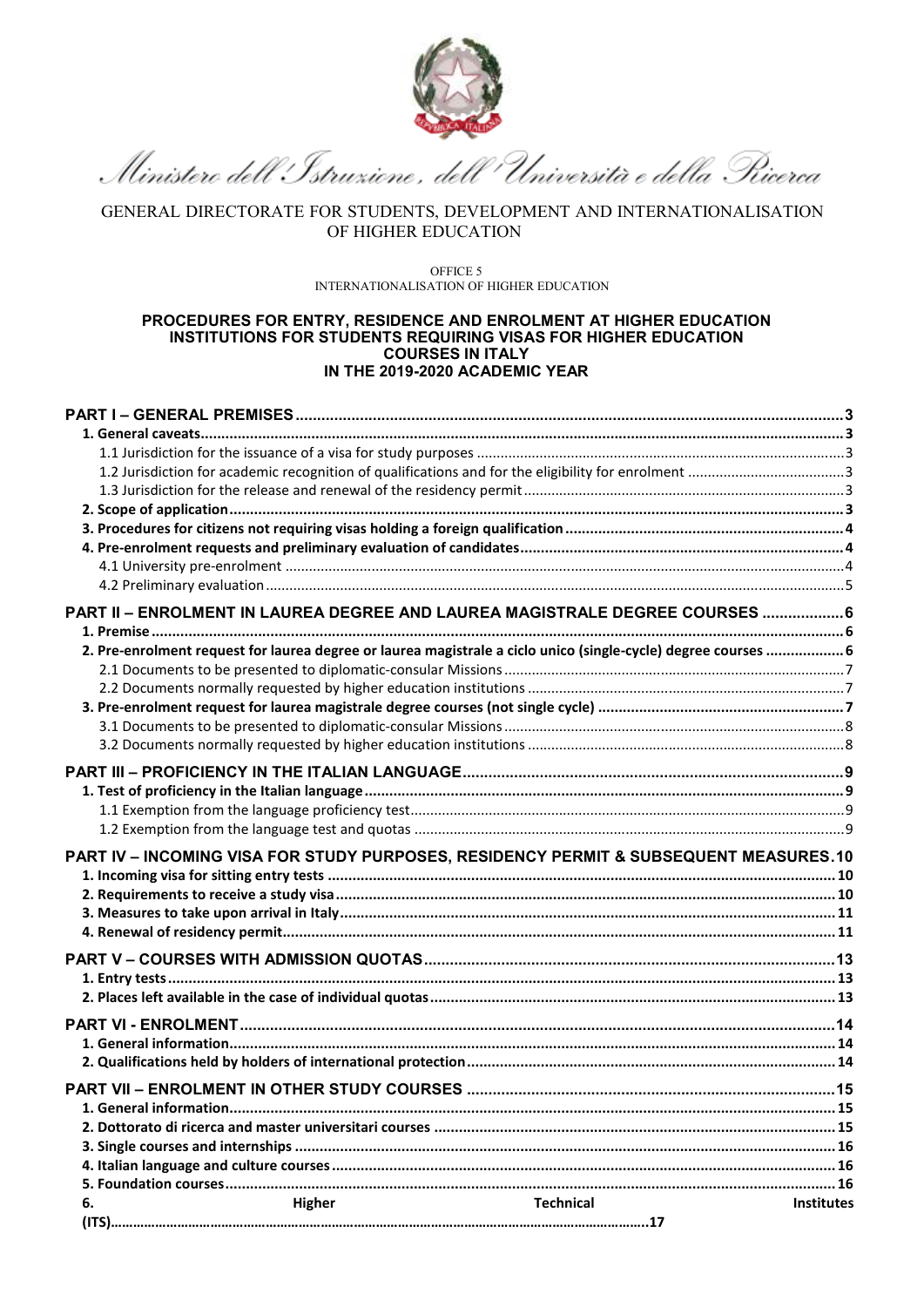| PART VIII - COURSES AT HIGHER EDUCATION FOR ART, MUSIC AND DANCE INSTITUTIONS (AFAM) 18 |  |
|-----------------------------------------------------------------------------------------|--|
|                                                                                         |  |
|                                                                                         |  |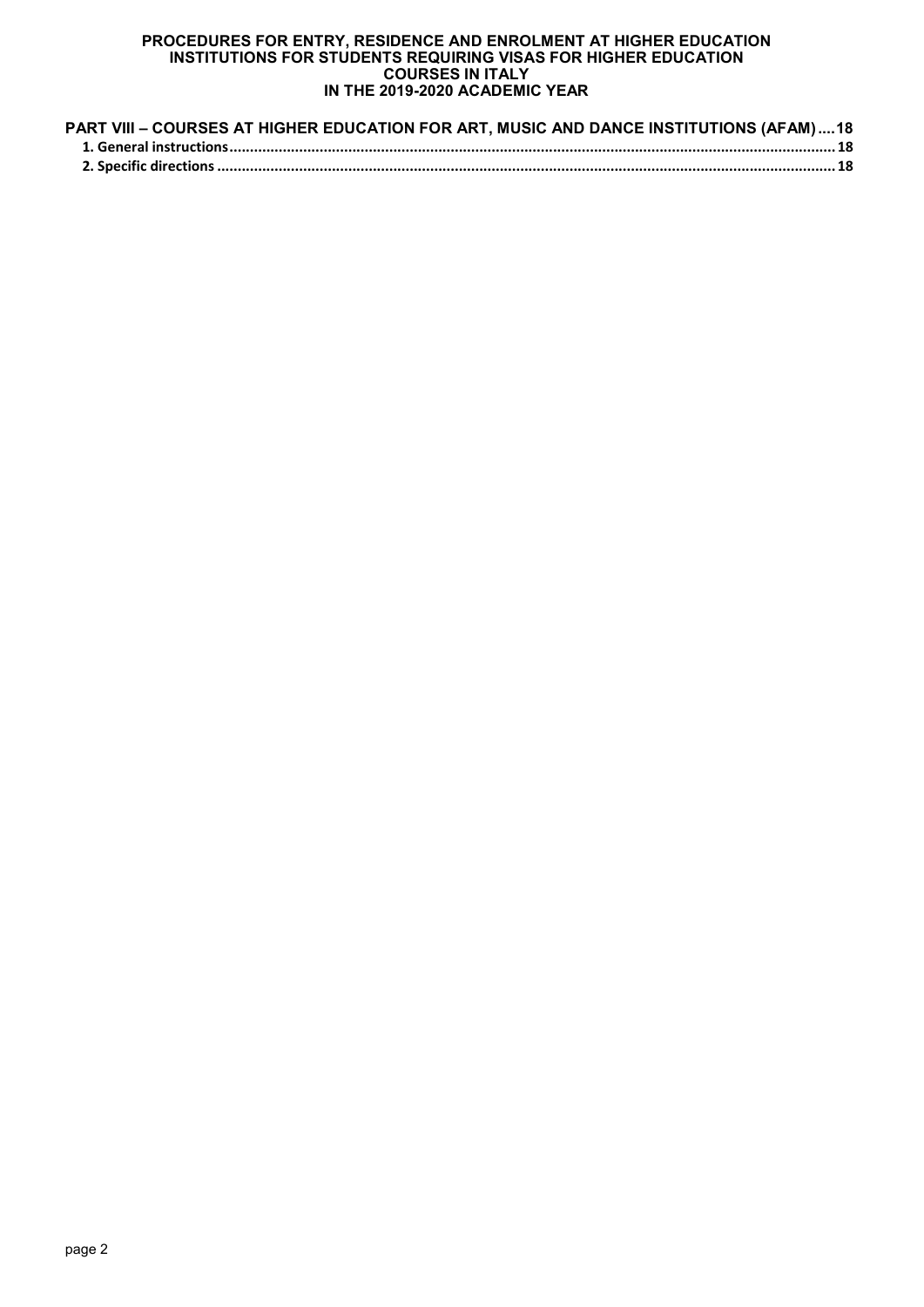# **PART I – GENERAL PREMISES**

# **1. GENERAL CAVEATS**

## **1.1 Jurisdiction for the issue of visas for study purposes**

The decision on the issue of a visa for study purposes is the exclusive jurisdiction of the diplomatic/consular Mission. Documentation produced by higher education institutions referring to the single candidates for courses in the process of requesting visas is to be considered a support for the evaluation procedures of the diplomatic Missions, and does not automatically imply the issue of the visa.

## **1.2 Jurisdiction for academic recognition of qualifications and for the eligibility for enrolment**

The evaluation of foreign qualifications presented for enrolment to Italian higher education courses of study is the exclusive jurisdiction of higher education institutions, as established by Art. 2 of Law 148/2002. The documentation produced by Italian diplomatic Missions does not affect the autonomous evaluation decisions of the individual higher education institutions regarding foreign qualifications for admission to courses.

## **1.3 Jurisdiction for the release and renewal of the residency permit**

The administrative procedure in place for the release and renewal of residency permits is the jurisdiction of the Ministry of the Interior and is regulated by the Consolidated Law of the dispositions concerning immigration regulations and norms on the treatment of foreigners (Legislative Decree n. 286 of 25 July, 1998), by the relative Rules of implementation (Republic Presidential Decree n. 394 of 31 August, 1999) and Law n. 68 of 28 May, 2007, relative to the regulations concerning short-term stays of foreigners for visits, business, tourism and study.

# **2. SCOPE OF APPLICATION**

-

The following procedures **are applied exclusively**:

- to foreign/international students that require an entry visa for Italy for long-term stays<sup>1</sup>.

## The **following procedures do not apply**:

- to citizens **from European Union Member States, Norway, Iceland, Liechtenstein and the Swiss Confederation; from the Republic of San Marino and the Holy See,** even if holding a foreign qualification;
- to foreigners already officially residing in Italy<sup>2</sup> as expressly indicated in Art. 39, comma 5, of Legislative Decree 286 of 25 July, 1998<sup>3</sup>;

 $1$  To enrol in courses it is necessary to be at least 17 years' old at the moment of the release of the entry visa for purposes of study, as long as the education system of origin allows students to begin school attendance at a precocious age and to receive the final secondary school leaving qualification before reaching the age of 18.

<sup>&</sup>lt;sup>2</sup> In the case of dual citizenship, where one of which is Italian or of another EU country, it is the Italian or other EU citizenship which takes precedence as regards this circular (Art. 19, para. 2 of Law n. 218 of 31 May, 1995).

page 3 <sup>3</sup> *"Access to higher technical education courses or higher education courses and to university specialization schools, on equal terms with Italian students, is guaranteed to foreigners with EU residency permits for long-term stay, with residency permits for subordinate work, for self-employment, for family reasons, for asylum, for subsidiary protection, for religious reasons, for the reasons referred to in articles 18, 18-bis, 20-bis, 22, paragraph 12 (c), and 42-bis, as well as holders of residency permits issued pursuant to Article 32, paragraph 3, of Legislative Decree 28 January 2008, n. 25, or foreigners legally resident for at least one year in possession of an upper secondary school qualification obtained in Italy, as well as to foreigners, wherever resident, who are holders of final secondary school diplomas of Italian schools abroad or of foreign or international schools,*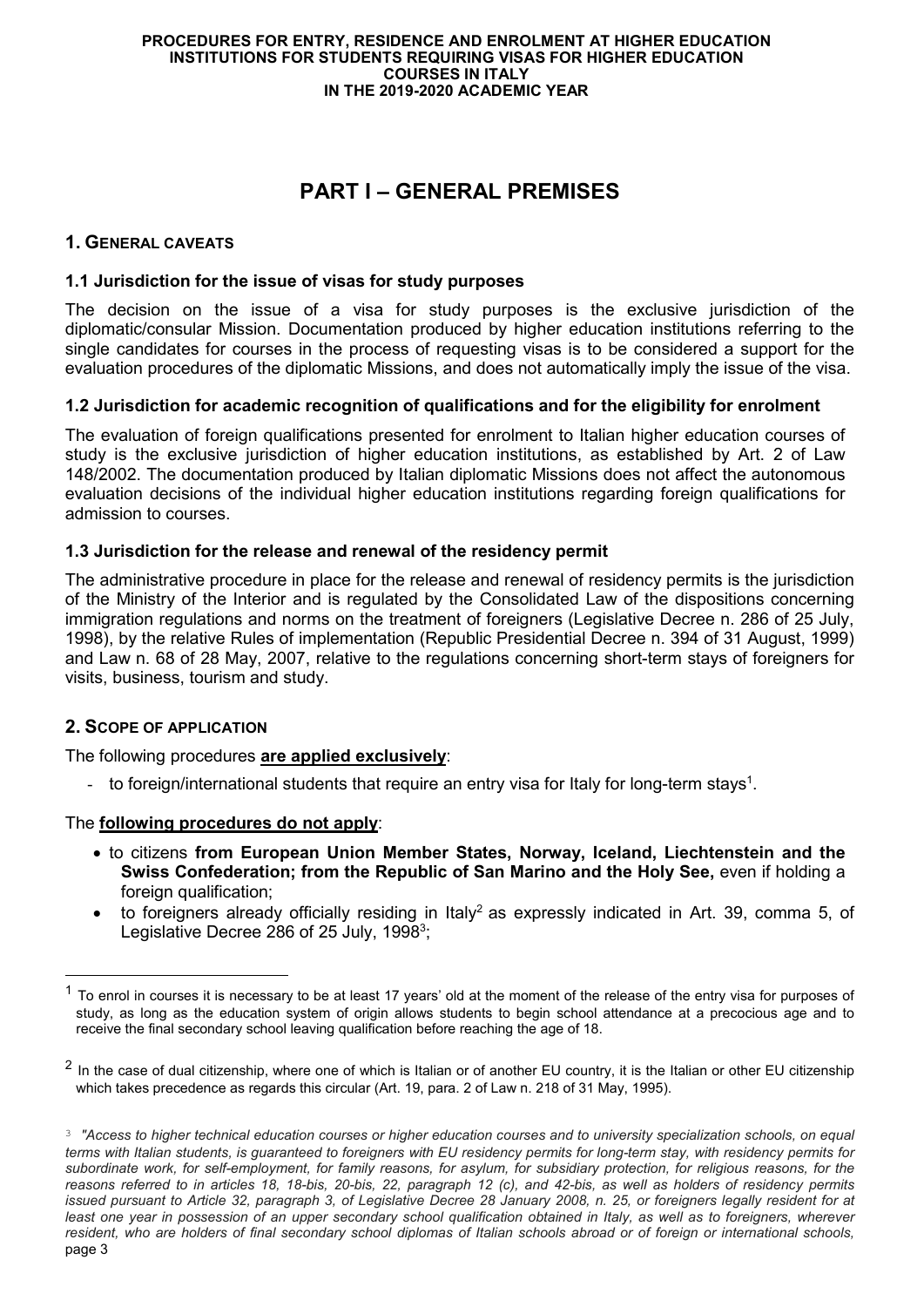- to **students who hold scholarships released by European Union** education, training and research programmes, to which are applied, by analogy, the instructions in place for the "Erasmus Mundus" programme that also cover "Erasmus +", as well as eventual and further instructions referring to entry visas issued by the Visa Centre of the Ministry of Foreign Affairs and International Cooperation's D.G.I.E.P.M.;
- limited to the procedures and documentation necessary for the evaluation of the qualifications, **to students attending courses organized jointly between two or more Italian and foreign institutions**, for whom reference should be made to the relevant conventions (Art. 3, comma 10 of Ministerial Decree 270/2004 and Art. 3, comma 8 of Presidential Decree 212/2005), endorsed by higher education institutions for the creation of such courses. Higher education institutions will provide lists of students that have been selected within these joint programmes directly to the respective diplomatic/consular Missions to support the visa request on the part of said students.

A residency permit for study purposes, granted for attendance at **single courses, may be renewed**, following the disposition contained in Presidential Decree n. 394/1999, in the final part of Art. 46, comma 4, which refers to access to the various forms of post-graduate education (post-graduate diplomas, research doctorates, university masters'), as long as they are applicable to such courses.

## **3. PROCEDURES FOR CITIZENS NOT REQUIRING VISAS HOLDING A FOREIGN QUALIFICATION**

**Italian candidates with a foreign qualification, from the European Union wherever resident and from outside the European Union duly resident in Italy**, as per Art. 39, comma 5 of Legislative Decree n. 286 of 25.07.98, as modified by Art. 26 of Law n. 189 of 30 July, 2002 "Modifications to the legislation on the subject of immigration and political asylum" **gain access without quota contingents** to university courses, if holding a qualification equivalent to the Italian one required and recognised as eligible according to the independent evaluation performed by the single higher education institution.

Candidates should present the enrolment request directly to the chosen higher education institution, according to the modality, terms and the requested documentation as established by each institution, and they accede under the same conditions extended to Italian citizens. Academic qualifications issued by foreign authorities must be accompanied by the documents indicated by the universities in respect of the Lisbon Convention: the student is obliged to produce the documentation that the institution deems necessary with a view to evaluating the foreign qualification, with reference to: eventual translations, legalisations, *Diploma Supplements*, exam certificates, ENIC-NARIC centre statements, *Dichiarazioni di valore* or other declarations that might serve to check the elements of the foreign qualification.

Citizens belonging to countries of the European Union should apply for registration at the registry office of the Municipality where they intend to reside following the conditions, modality and terms fixed by Legislative Decree n. 30 of 6 February 2007.

## **4. PRE-ENROLMENT REQUESTS AND PRELIMINARY EVALUATION OF CANDIDATES**

## **4.1 University pre-enrolment**

A formal request for access to *Laurea* degree (1st cycle) and *Laurea Magistrale* degree (2nd cycle) courses for foreign students needing a visa and living abroad, must occur through an initial **university pre-enrolment** procedure, which precedes the successive phases of enrolment. This pre-enrolment occurs through the execution of set procedures at the competent diplomatic/consular Missions. As regards this procedure, the student must check on the Institution's website whether extra related and eventual steps and autonomous local needs are necessary. The timelines associated with the procedures relative to *Laurea* degree (1st cycle) and *Laurea Magistrale* degree (2nd cycle) courses which start in the second half of the year as programmed by the Institutions are defined by the calendar published annually by the Ministry of Education, Universities and Research (MIUR).

*operating in Italy or abroad, subject to bilateral agreements or special regulations for the recognition of educational qualifications and who meet the general conditions required for entry for study purposes".*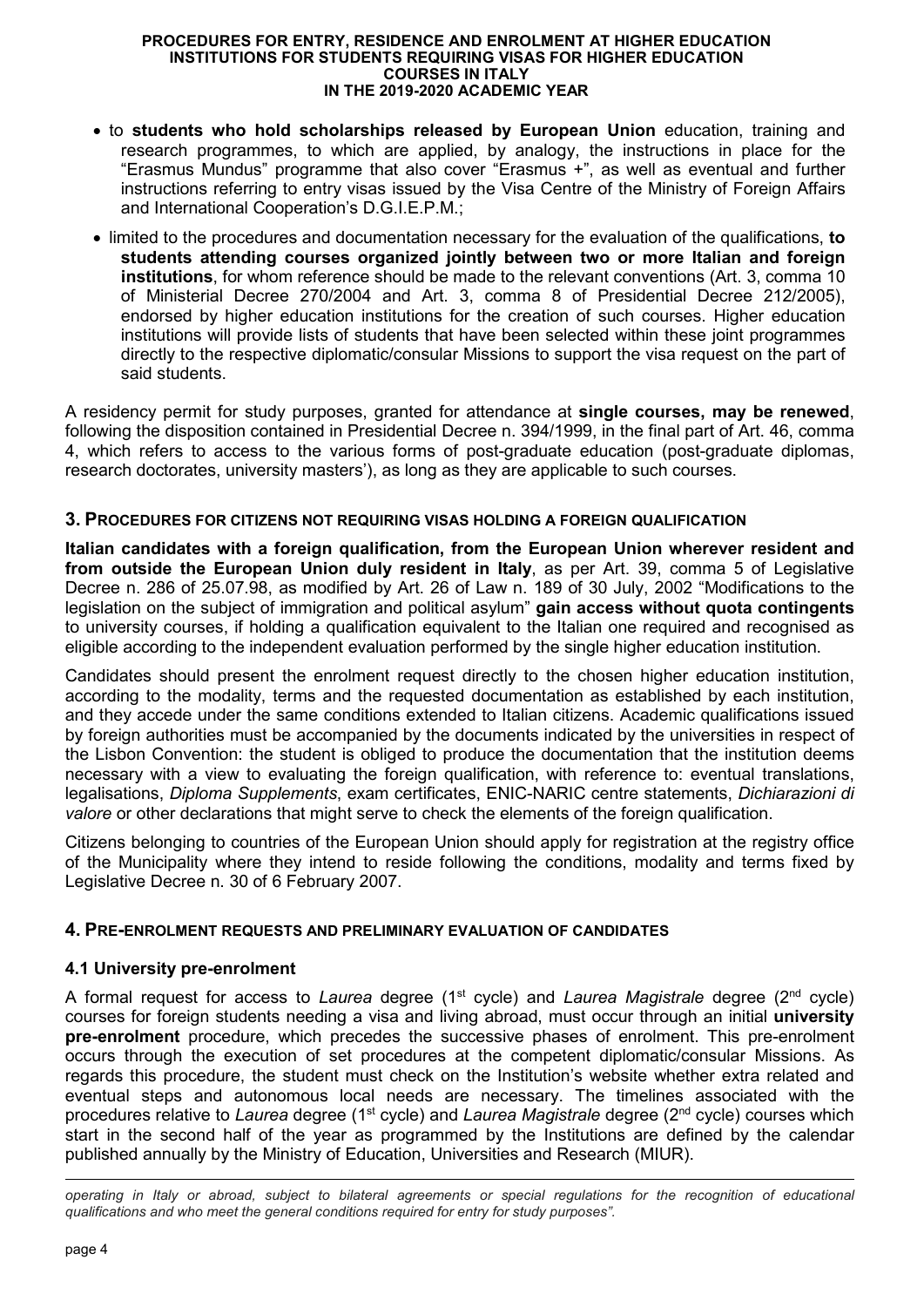Registration for admission tests to *Laurea Magistrale* degree courses in: Medicine and Surgery, Medicine and Surgery in the English language where offered by universities, Dentistry and Dental Prostheses, Veterinary Medicine, and for courses dedicated to the training of an Architect, follows the procedures outlined in the portal http://www.universitaly.it/. The registration for the test is carried out online by the student and is not subject to the preliminary start of the pre-enrolment procedures at the diplomatic-consular Missions, which must, however, be initiated and formalized, as mandated, no later than the deadlines established by the calendars.

The procedures relating to pre-enrolment in *Master universitari*, *Dottorato di Ricerca, Scuole di specializzazione* and foundation courses (*corsi propedeutici*) do not follow the deadlines for enrolment in *Laurea* degree (1st cycle) and *Laurea Magistrale* degree (2nd cycle) courses, but take place according to the terms autonomously decided by the individual institutions, in relation to the start of the courses themselves.

## **4.2 Preliminary evaluation**

Institutions wishing to select candidates directly for their study courses prior to the university preenrolment procedure will be able to carry out their own **preliminary evaluation** of individual applications, requesting from the individual student a copy of academic qualifications and any other documents they consider useful for this preliminary evaluation (certification by official foreign bodies, certification issued by ENIC-NARIC centres, etc.). The institution will send the individual candidates, once found suitable for enrolment, a **Letter of eligibility for enrolment**, drawn up according to **Form D<sup>4</sup>** attached to these procedures, which must be presented by the candidates to the diplomatic-consular Missions during the university pre-enrolment phase.

Candidates in possession of the Letter of eligibility for enrolment must present this document to the diplomatic-consular Missions during the university pre-enrolment procedures. The diplomatic-consular Missions, in the cases where the candidate presents a regular Letter of eligibility for enrolment, will verify all the elements related to the visa application for study purposes, with the exception of the academic evaluation concerning the qualifications for admission to courses, already carried out by the university institutions, agreeing on this point with the opinion expressed by the university, as per the current legislation, without prejudice to their assessment of whether or not to issue a visa.

The preventive acceptance by the institution does not in any case replace the actual pre-enrolment to the course. Once the pre-enrolment has been completed, **all students must apply to the Italian diplomatic consular Mission of their country of residence for a university study/enrolment visa.** 

<sup>&</sup>lt;sup>4</sup> In this document (Form D), the university will record the candidate's personal data and information about the foreign qualification evaluated as suitable for subsequent enrolment, as well as any other pertinent elements for obtaining the visa, such as proficiency in the Italian language, participation in structured mobility programs, conditional acceptance of the application in cases of non-procurement of the final qualification and any verification already carried out on the authenticity of the foreign degree. It is the responsibility of the academic institution to inform the candidate clearly that this pre-enrolment procedure does not guarantee any right to obtain a visa for study purposes and that it does not imply any right to the subsequent enrolment, which will only be finalised once all the consigned academic qualifications have been evaluated and the relative administrative steps have been finalised. For the procedure for assessing the eligibility for enrolment carried out by the individual institutions, the student can check directly with the university which type of documentation must be produced and in what form.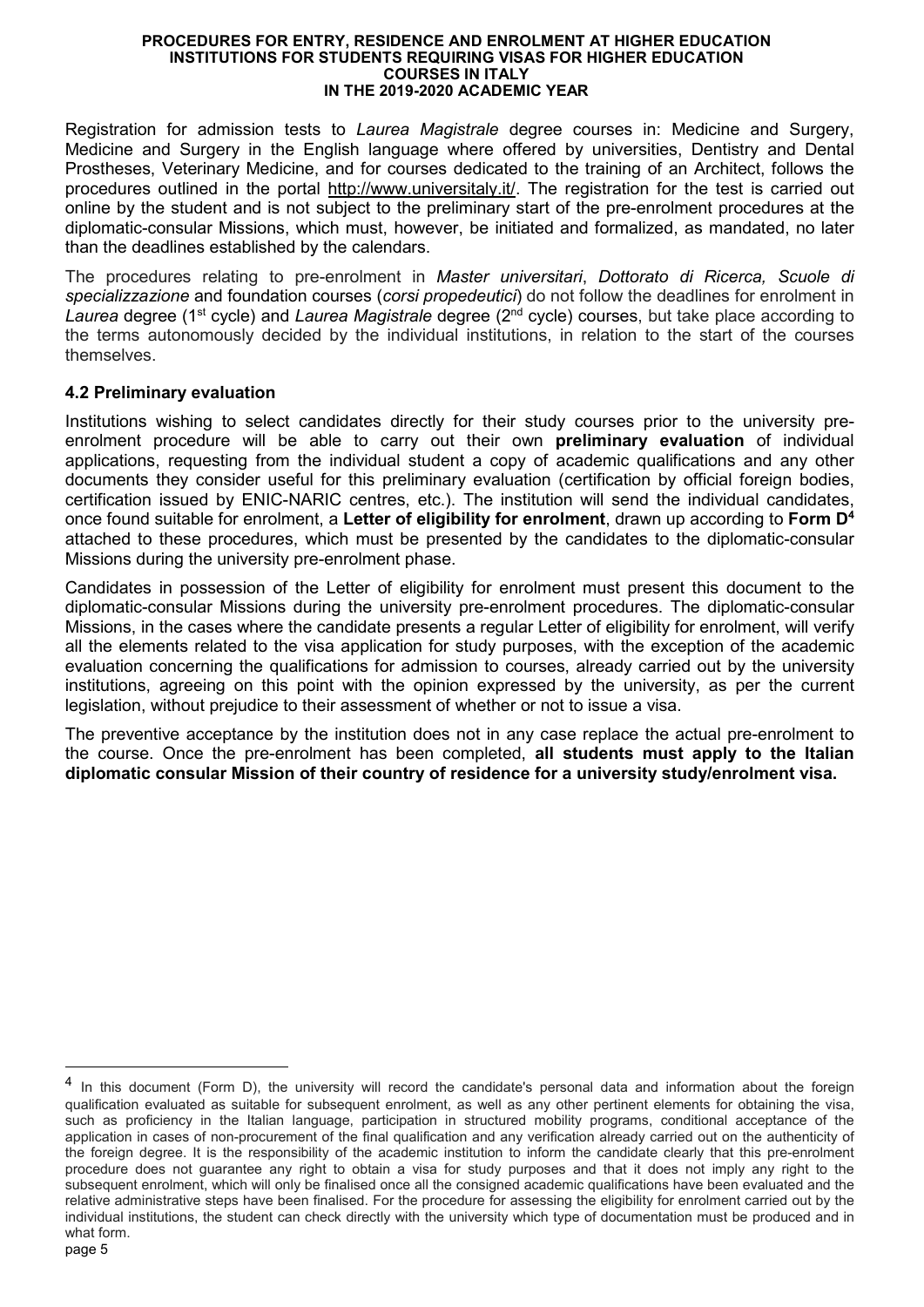# **PART II – ENROLMENT IN LAUREA DEGREE AND LAUREA MAGISTRALE DEGREE COURSES**

# **1. PREMISE**

The *Laurea* degree courses (1<sup>st</sup> cycle) normally last three years, while the *Laurea Magistrale* degree courses (2nd cycle) are divided into:

- *Laurea Magistrale* degree course of two years, subsequent to the *Laurea* degree course;
- *Laurea Magistrale a ciclo unico* (single-cycle degree), lasting five or six years (i.e. Medicine and Surgery, Dentistry, Veterinary Medicine, single-cycle Architecture, Law and Art Restoration).

Documents drafted in a foreign language for consignment to diplomatic-consular Missions must be accompanied by an official translation into Italian. The Mission will return the original academic qualifications furnished with the consular legalization, except for those cases in which the Country where the qualifications were issued already applies the Apostille**.** The said documents will not be sent by the Missions to the Universities, but should be consigned directly by the student to the academic authorities during the period of completion of the enrolment procedures, following the methods and timelines adopted by the institution.

For the procedures of qualification evaluation performed by the institutions, the student can verify directly with the university applied to which kind of translation must be produced (sworn, certified etc.) and for which foreign languages said translation is, or is not, exempted.

In cases in which a foreign student already enrolled at an Italian University has abandoned his/her studies and requests a new enrolment at the same or a different University**, he/she cannot use the specific student residency permit which was granted for the first enrolment**. The decision to interrupt studies results in a shortcoming of the requisites stipulated for the stay in the national territory and, consequently, in the withdrawal of the authorizing permit.<sup>5</sup>

The higher education institutions publish the list of places reserved for each course to visa applicant students, thereby allowing interested parties to submit an application for pre-enrolment. The list should also show whether or not students must provide a translation of the documentation to be attached to the application. The list of places reserved for foreign students is published on the website: http://www.studiare-in-italia.it/studentistranieri/

### **2. PRE-ENROLMENT REQUEST FOR LAUREA DEGREE OR LAUREA MAGISTRALE A CICLO UNICO (SINGLE-CYCLE) DEGREE COURSES**

Students interested in *Laurea* degree or *Laurea Magistrale a ciclo unico* (single-cycle) degree courses:

- should present to the Italian Mission in the Country of origin<sup>6</sup> an original request, according to Form **A (English language version),** in two copies;
- if they possess one of the academic qualifications in **Attachment 1**, they should choose only one of the study courses indicated in the list of available places. For those study courses where a unique

<sup>-</sup><sup>5</sup> Legislative Decree n. 286 of 25 July, 1998, Art. 5, commas 3, 4 and 5: "Consolidated Law of decisions concerning the regulation of immigration and norms on the treatment of foreigners", and later modifications.

<sup>&</sup>lt;sup>6</sup> Candidates may present their request to an Italian Mission located in a third Country. The Head of said Mission may decide the acceptance or the refusal of the request, based on an evaluation of the single circumstances and also taking into account the public interest.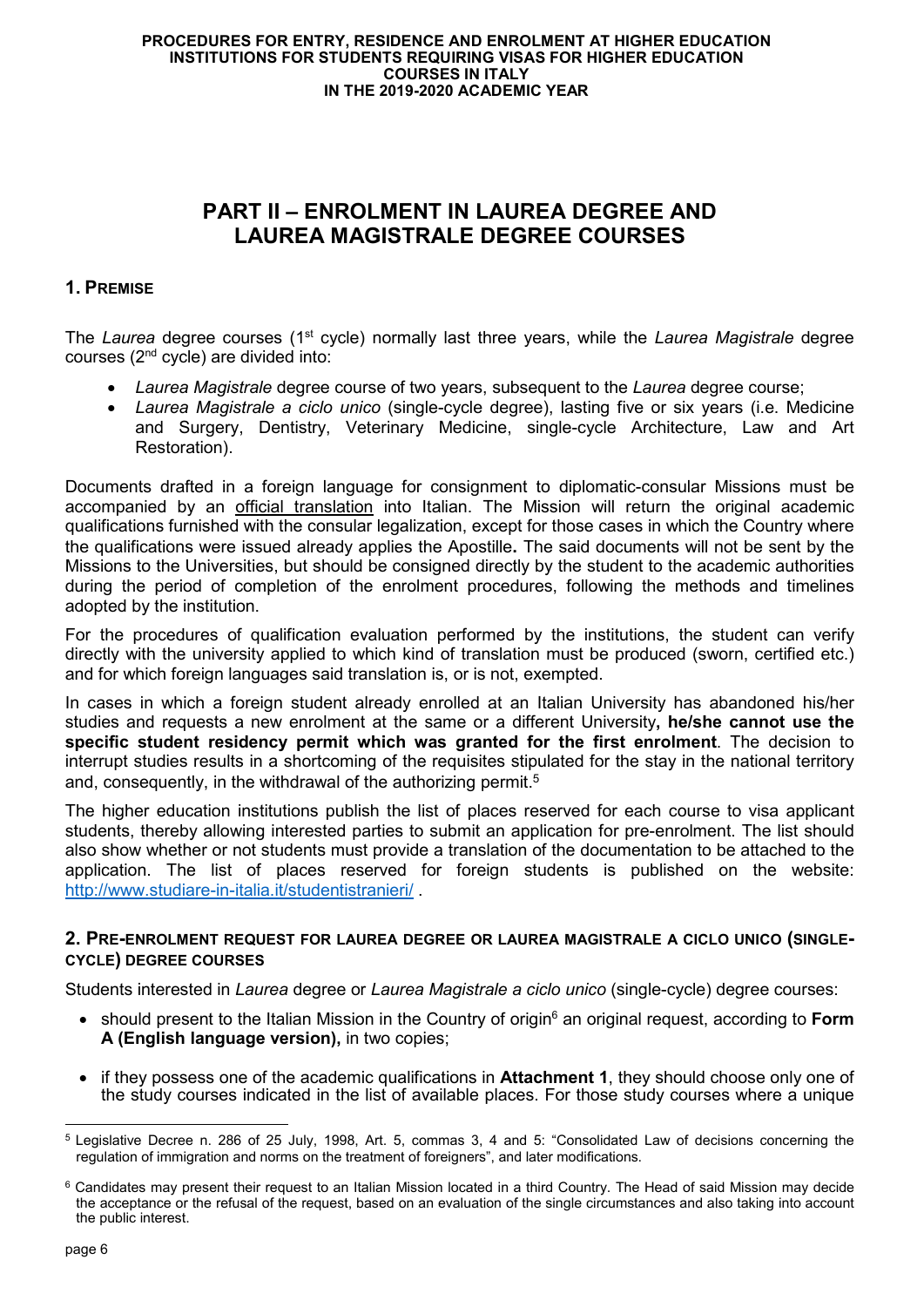national access test is necessary (Medicine and Surgery, Dentistry and Dental Prostheses, Veterinary Medicine and specific courses to become an Architect), the pre-enrolment request is also automatically presented for all the other Universities indicated at the time of enrolment for the test;

- if they possess a qualification contained in **Attachment 2**, they can choose a course irrespectively of the number of reserved places;
- if they hold the **Letter of eligibility for enrolment**, this document must be delivered to the Italian Mission of the country of origin.

The request is accepted by the diplomatic-consular Mission **conditionally** if the student is attending the last year of secondary education and is either yet to sit the final exam, or the special academic competence exams where provided for.

## **2.1 Documents to be presented to diplomatic-consular Missions**

- **a)** original copy of final secondary education qualification, obtained after at least 12 scholastic study years, or a fully legal substitute certificate;<sup>7</sup>
- **b)** certificate declaring the pass grade of an eventual special academic competence exam eventually required for entry to University in the Country of origin;
- **c)** two photographs (of which one must be authenticated by the Italian Mission having jurisdiction for that territory);
- **d)** should it exist, the Letter of eligibility for enrolment.

## **2.2 Documents normally requested by higher education institutions**<sup>8</sup>

- **a)** original copy (or certified copy) of final secondary education leaving qualification, obtained after at least 12 scholastic study years,<sup>9</sup> or a fully legal substitute certificate; the final qualification may be accompanied and at the discretion of each individual higher education institution by a declaration/statement released by an ENIC-NARIC centre, by a declaration of official foreign institutions or by a *Dichiarazione di valore*; 10
- **b)** certificate declaring the pass grade of a special academic competence exam eventually required for entry to University in the Country of origin;
- **c)** eventual translation of the documents listed in points a) and b);
- **d)** other eventual documents requested by the university.<sup>11</sup>

## **3. PRE-ENROLMENT REQUEST FOR LAUREA MAGISTRALE DEGREE COURSES (NOT SINGLE CYCLE)**

9 Cf. note 6.

<sup>-</sup>7 If the qualification of secondary education has been obtained at the end of a period of less than 12 scholastic study years, please refer to what is indicated in Attachment 1.

<sup>&</sup>lt;sup>8</sup> The documentation referring to the foreign qualification and requested by the university is meant to verify the main elements of the foreign qualification and to check its comparability with an equivalent Italian qualification, therefore each single university can request this type of documentation independently, in the most appropriate form, in order to assess the correctness of the foreign qualification for access to the chosen course.

 $10$  The documentation provided by Italian diplomatic missions does not affect the evaluation decisions of the single higher education institutions as regards the foreign qualifications for enrolment to courses. In this regard, it should be remembered that the request for a *Dichiarazione di valore* "does not exclude the right and duty of the Administration to perform its own autonomous evaluation even in cases where the relevant diplomatic mission has not provided the required reply or has provided it with insufficient or generic contents" (cf. Council of State sentence n. 4613 of 4/9/07).

<sup>&</sup>lt;sup>11</sup> Higher education institutions are invited to put in place useful tools for the verification of qualifications that can facilitate the entry of candidates with a foreign qualification, in line with the provisions of the recent "Recommendation of the Council of the European Union on the promotion of automatic mutual recognition of higher education qualifications and secondary education and training qualifications and the results of study periods abroad ", including the use of new tools and new technologies made available internationally, including *blockchain* technology and the verification statements of qualifications by ENIC-NARIC centres.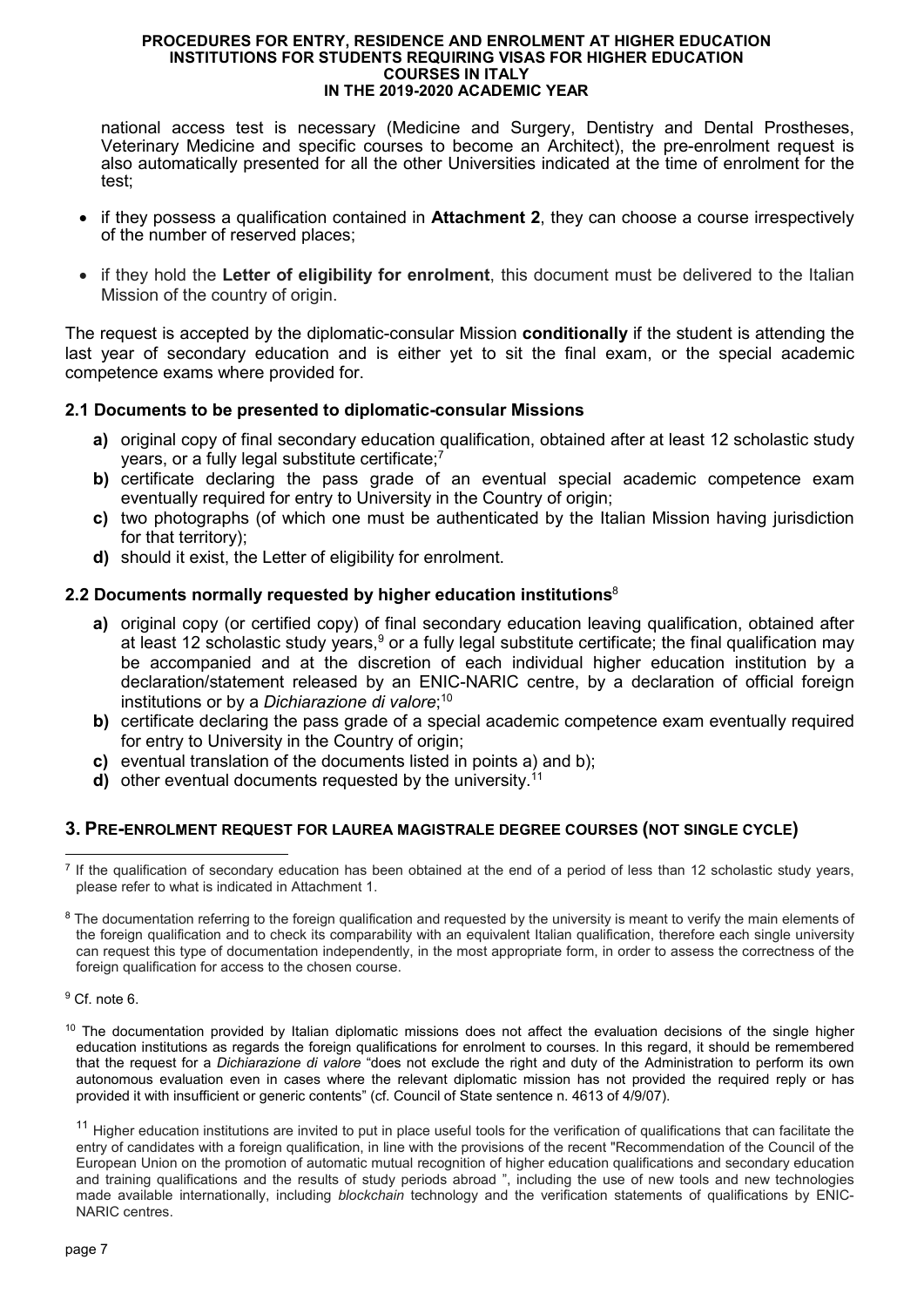Students interested in *Laurea Magistrale* degree courses (not single-cycle), must present to the Italian Mission in the Country of origin a request for pre-enrolment in original copy, according to **Form A (English language version)**. 12

### **3.1 Documents to be presented to diplomatic-consular Missions**

- **a)** academic qualification gained from a University or post-secondary qualification gained in a nonuniversity Higher Institute which allows them to proceed on-site to further studies at academic institutions at the next level;
- **b)** certificate released by the competent University declaring the exams passed, as well as, for each subject, detailed programmes for the completion of said qualifications. The student can check at the time of publication of the number of places which each University reserves for each single degree course, if and for which foreign languages the translation for said certificate has been exempted. Post-secondary studies (exams and credits) already gained can be certified by the Diploma Supplement, where in place;
- **c)** two photographs (of which one must be authenticated by the competent Italian Mission for that territory);
- **d)** should it exist, the Letter of eligibility for enrolment.

## **3.2 Documents normally requested by higher education institutions<sup>13</sup>**

- **a)** academic qualification gained from a higher education which allows access in the issuing Country to further studies at academic institutions at the next level; the final qualification may be accompanied at the discretion of each individual higher education institution by a declaration/statement released by an ENIC-NARIC centre, by a declaration of official foreign institutions or by a *Dichiarazione di valore*. 14
- **b)** certificate released by the competent University declaring the exam transcripts, as well as, for each subject, detailed programmes for the completion of said qualifications; the study programme can be certified by the *Diploma Supplement*, where in place;
- **c)** eventual translation of the documents listed in points a) and b);
- **d)** other eventual documents requested by the university, including those relevant for the verification of the authenticity of the foreign qualification<sup>15</sup>.

 $13$  Cf. note 7.

-

 $14$  Cf. note 9.

<sup>&</sup>lt;sup>12</sup> Requests are also "conditionally" accepted, by the diplomatic-consular Missions, from those who, while having finished their study course, are not yet in actual possession of the relative qualification.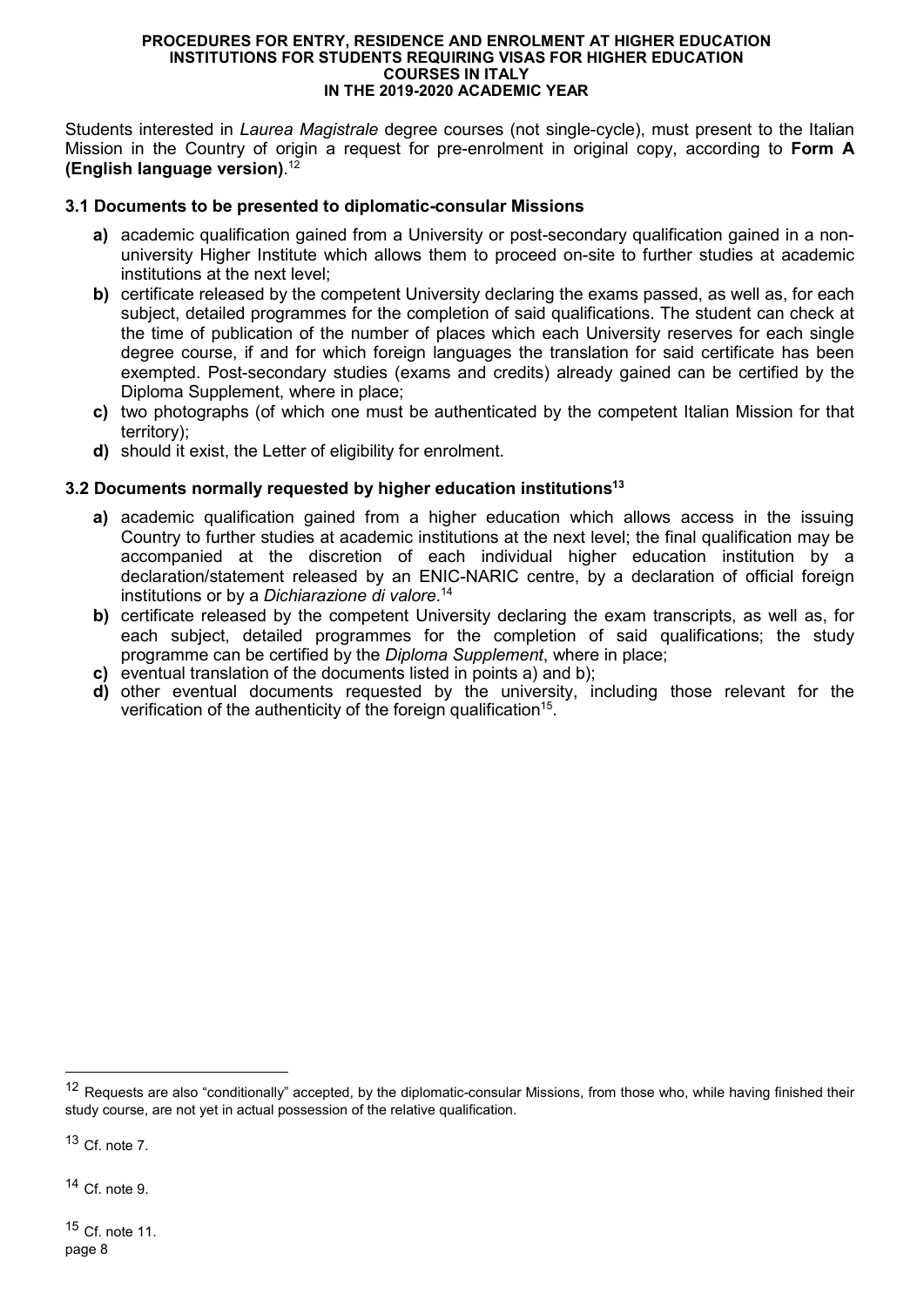# **PART III – PROFICIENCY IN THE ITALIAN LANGUAGE**

# **1. TEST OF PROFICIENCY IN THE ITALIAN LANGUAGE**

Higher education institutions **are obliged to test the linguistic ability of students for access to courses.** Each institution must organise a test of proficiency in the Italian language, obligatory for all *Laurea* degree and *Laurea Magistrale a ciclo unico* (single-cycle) degree courses, except for those cases which are exempted as indicated in the paragraph below. This test is to be held preferably offcampus and before the visa application, thereby allowing for the certification of this proficiency during the request for a study visa, for an acceleration of such procedures and to lessen the pressure on the candidate.

**The test of proficiency in the Italian language is not required for courses held in other languages,** for which the individual universities can check for the possession of specific certification. Nobody may be admitted to further competitive or aptitude tests - if any - who has not passed the language test. As regards the *Laurea Magistrale* (non single-cycle) degree courses, independent decisions by the universities may mandate passing the test of proficiency in the Italian language.

## **1.1 Exemption from the language proficiency test**

The following are exempted from the Italian language test, but subject to the limit of the specific number of places reserved for visa applicants and residents abroad:

- a) those students who have obtained certificates of proficiency in the Italian language with a grade not inferior to B2 level of the Council of Europe, awarded as determined by the CLIQ (*Certificazione Lingua Italiana di Qualità*) quality system, which unites in one association the current certification bodies (University for Foreigners of Perugia, University for Foreigners of Siena, Roma Tre University and the Dante Alighieri Society) and University for Foreigners "Dante Alighieri" of Reggio Calabria, as well as in convention with Italian Institutes of Culture abroad or other institutions. These certifications may be gained in the country of origin, in the approved exam centres found all over the world;
- b) those students described in the following paragraph are exempted from the preliminary Italian language test and are enrolled independently of the fixed quota of places.

## **1.2 Exemption from the language test and quotas**

For enrolment to *Laurea* degree and *Laurea Magistrale a ciclo unico* (single-cycle) degree courses, exemption is granted to, irrespectively of the number of reserved places:

- a) those students who hold the final 4- or 5-year secondary school diploma awarded by Italian State or State-recognised schools abroad;
- b) those students holding one of the final qualifications from a secondary School as listed in Attachment 2;
- c) the holders of equivalent certificates to the Middle School final qualification obtained in Argentina, which certify the attendance of a study course which includes the teaching, for at least 5 years, of the Italian language, according to Law n. 210 of 7.6.1999 (*Gazzetta Ufficiale* n. 152 of 1.7.1999);
- d) those students who have earned the certification in Italian language proficiency at the Universities for Foreigners of Perugia and Siena;
- e) those students who have earned the certification in Italian language proficiency, with a grade of C1 or C2 of the Council of Europe, awarded as determined by the CLIQ (*Certificazione Lingua Italiana di Qualità*) quality system, which unites in one association the current certification bodies (Universities for foreigners of Perugia, of Siena and of Reggio Calabria, Roma Tre University and the Dante Alighieri Society), also in convention with Italian Institutes of Culture abroad or other institutions.

For enrolment to *Laurea Magistrale* degree courses (should the University autonomously require the test) exemption is granted to those students holding the qualifications outlined in the previous letters d) and e).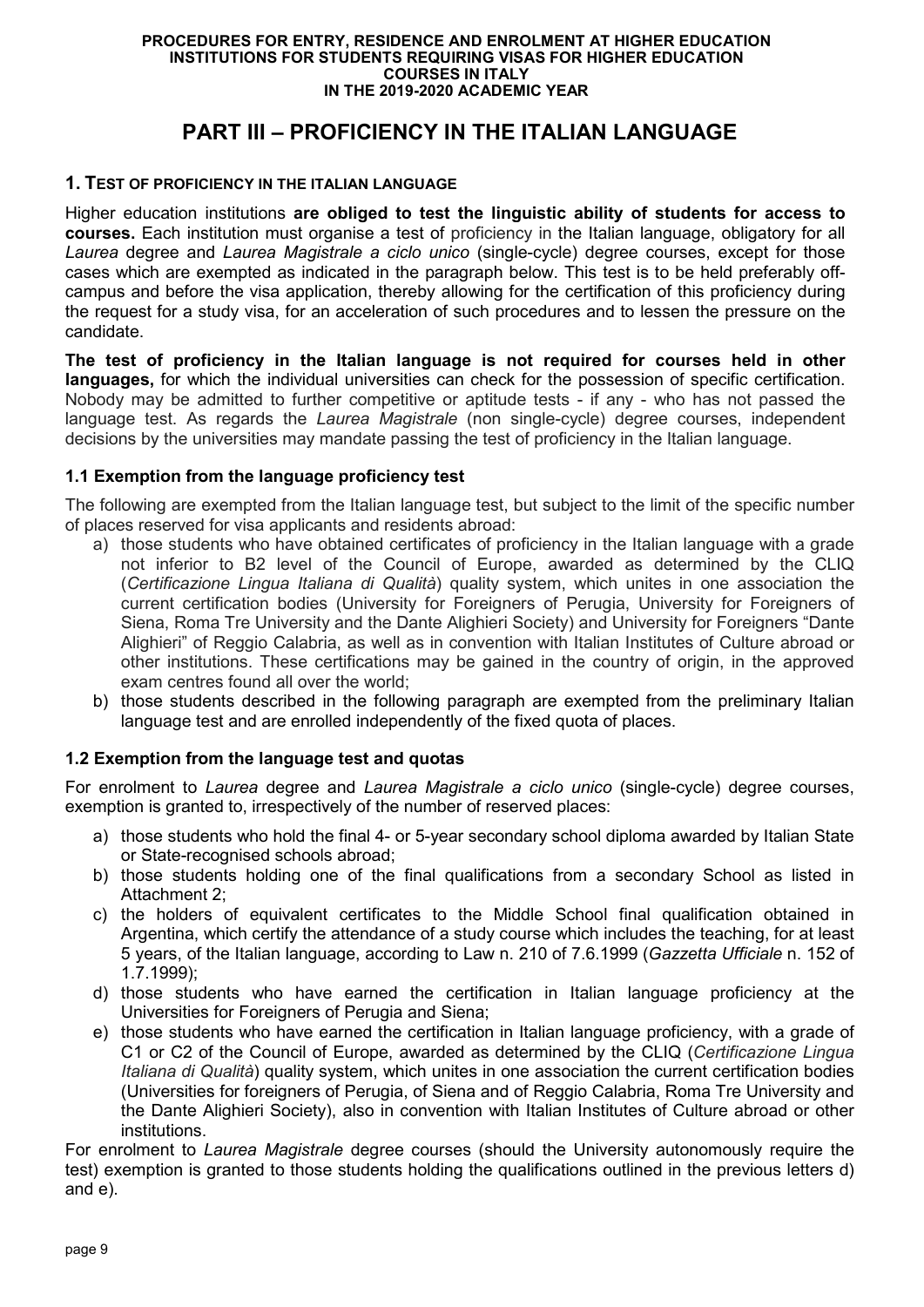# **PART IV – INCOMING VISA FOR STUDY PURPOSES, RESIDENCY PERMIT AND SUBSEQUENT MEASURES**

## **1. INCOMING VISA FOR SITTING ENTRY TESTS**

If the entry tests or language exams are held before obtaining the final secondary school leaving certificate or in a period which does not allow the completion of pre-enrolment, students must apply for a short-stay entry visa (Standard Schengen Visa for stays of less than 90 days).<sup>16</sup> The issue of a STUDY visa for "university enrolment" can only be approved for enrolment in a *Laurea* degree or *Laurea Magistrale* degree course and in no circumstances can such a visa be issued to foreigners enrolled in academic years subsequent to that of enrolment.

### **2. REQUIREMENTS TO RECEIVE A STUDY VISA**

**To obtain an entry visa for STUDY purposes for University Enrolment** (type D "national") and, subsequently, of a residency permit, the foreign student must demonstrate being in possession of the following requisites:

- **a) Economic means for subsistence during the planned stay.** These means are quantified as **€457.99 per month** for each month of duration of the academic year,<sup>17</sup> equal to **€5,953.87 per year.** The availability in Italy of such means of support must be proven through personal or parental economic guarantees, or provided by Italian Institutions or Authorities of proven liquidity, including Universities, local Government, foreign Institutions or Authorities deemed reliable by the Italian diplomatic Mission; they cannot be demonstrated through the exhibition of a bank guarantee, or of a guarantee insurance policy, and neither with cash or guarantees supplied by third parties.<sup>18</sup>
- **b)** The availability of the necessary sum for repatriation, which can also be demonstrated by showing a return ticket.
- **c)** Suitable lodgings in national territory.

- **d)** Adequate insurance cover for medical expenses and hospital stays (Art. 39 comma 3 Consolidated Law n. 286/1998 and Ministry of the Interior Directive 01.03.2000), which the student must demonstrate being in possession of, at the time of the residency permit request. The following modalities are accepted:
	- consular declaration which demonstrates the right for health care cover due to an Agreement between Italy and the Country of origin;
	- foreign insurance policy, accompanied by a consular declaration on its validity in Italy, on its term and on the forms of assistance covered, which should not include limitations or exceptions to the tariffs established for urgent hospital admittance for the length of the cover;
	- insurance policy with Authorities or national companies accompanied by a declaration from

<sup>16</sup> Countries whose citizens need a short-stay visa: http://www.esteri.it/mae/it/ministero/servizi/stranieri/ingressosoggiornoinitalia/visto\_ingresso/paesi\_soggetti\_visto.html Countries whose citizens do not need a short-stay visa: http://www.esteri.it/mae/it/ministero/servizi/stranieri/ingressosoggiornoinitalia/visto\_ingresso/paesi\_esenti\_visto.html Requirements to obtain a short-stay visa: http://esteri.it/visti/home.asp

<sup>&</sup>lt;sup>17</sup> The amount referred to is quoted in Circular n. 122, having as its object "Renewal of pensions, social security emoluments and emoluments in parallel with pensions for the year 2019", issued by *Istituto Nazionale della Previdenza Sociale* (Italian State pension authority), on 27 December, 2018, where in Point 3.1 the amount of the "minimum state pension" is communicated.

page 10 <sup>18</sup> The mere candidacy for an Italian government scholarship does not act as a document of economic cover. Students who, having requested but not yet obtained an Italian government scholarship, intend to present a request for enrolment even following the current norms must produce a document proving economic cover just like the other candidates.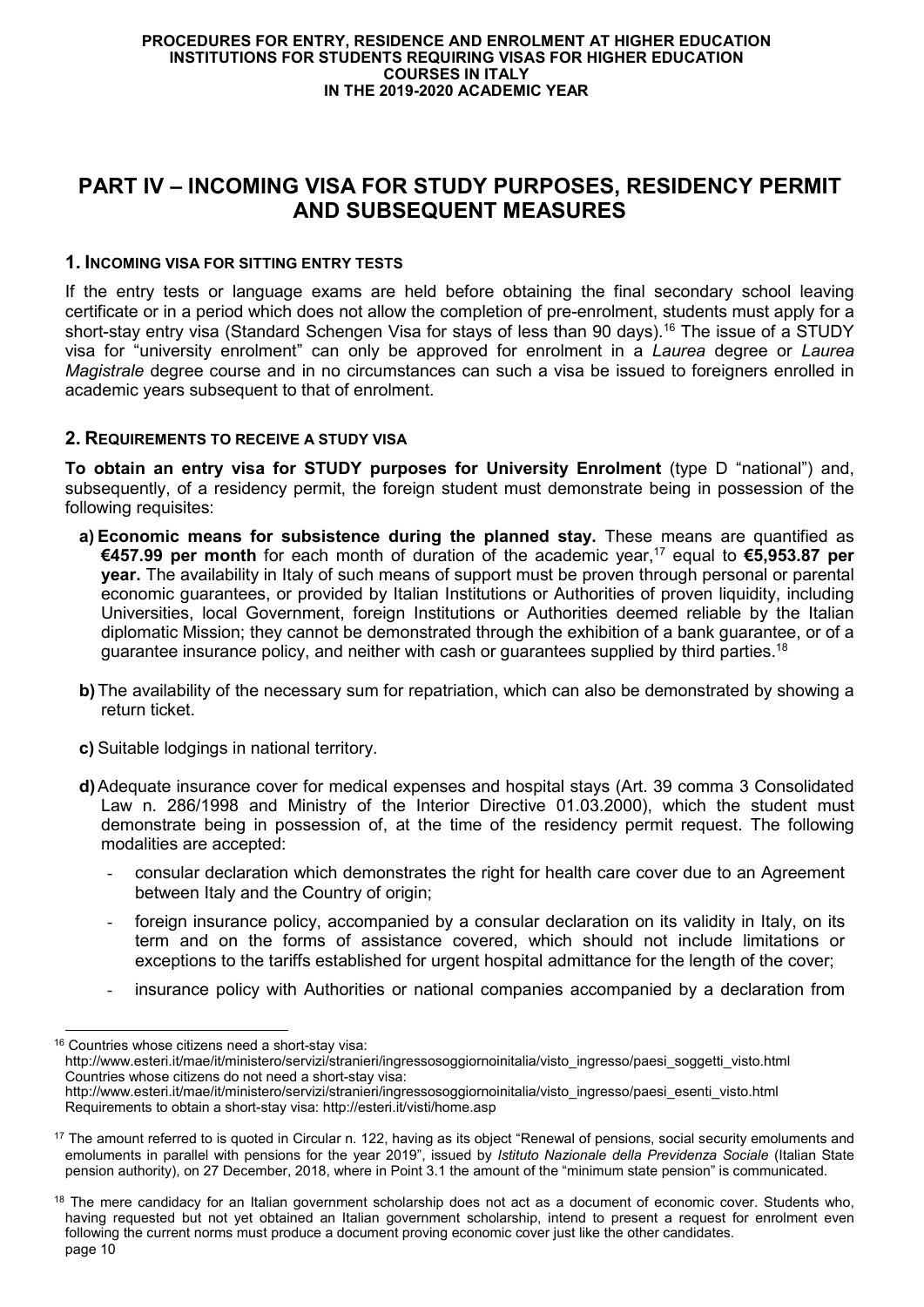the insuring entity that specifies the absence of limitations or exceptions to the tariffs established for urgent hospital admittance for the length of the cover.

Participants of the entry tests, including the Italian language exam, which are held **after** the delivery of the final secondary qualification or the successful procedure of pre-enrolment, are to come to the chosen University bearing a passport with the specific entry visa for STUDY purposes (University Enrolment) or with the eventual residency permit, or receipt produced by the Post Office testifying the deposition of the permit request which occurred. They will receive from the chosen University the modality to present the pre-enrolment request, authenticated by a signature, a photograph and the study documents, accompanied by the relevant consular papers, collected from the Italian diplomatic consular Mission.

### **3. MEASURES TO TAKE UPON ARRIVAL IN ITALY**

**Within eight days of arrival in Italy on a type D "national" visa for STUDY (University Enrolment), the candidates must forward a request for a residency permit for STUDY** to the police headquarters responsible for the city where they intend to establish their residence. The request may be presented to Post Offices, or by taking advantage of the eventual counter established at the University, using the appropriate kit available at the said Offices. At the moment of presentation of the request for a residency permit, the foreigner will be identified and must effect the payment of the relative costs.

At the time of presentation of the dossier at the post office window, the student will receive an invitation of summons which specifies the date when he must appear at the specific offices of the police headquarters, together with photographs, to undergo the photographic and fingerprinting procedures. In cases where the dossier must be integrated with further documentation, the student will be informed via text message or registered mail.<sup>19</sup>

The Post Office produces a receipt of the delivery of a request for a residency permit which is equivalent to the receipt of the presentation of the dossier produced by the Police Headquarters and which, moreover, functions as a testimonial to the authorized presence in Italy.<sup>20</sup>

Students who arrive on a short-term visa (Uniform Schengen Visa – USV) perform the previous procedures for residency according to the terms of Law n. 68 of 28/5/2007 following the indications of the Interior Ministry circular of 26.07.2007, called *Procedures for presentation of "Declaration of Presence" by foreigners for short-term stays* (*Modalità di presentazione della Dichiarazione di Presenza resa dagli stranieri per soggiorni di breve durata*).

Candidates, pending the verification of all the fixed requirements, are in all cases admitted to the tests, but "conditionally".<sup>21</sup>

## **4. RENEWAL OF RESIDENCY PERMIT**

Students, upon enrolment in a university course, must request from the Chief of Police (*Questore*) of the Province in which they are located the renewal of the residency permit for the entire year, at least sixty days before it expires. When renewal is necessary, a foreign student who entered Italy on a type "D" national visa for STUDY university enrolment purposes must demonstrate the possession of the same

<sup>-</sup><sup>19</sup> In the preparation of a request for a residency permit the student may take advantage of the free and professional assistance of the aid offices and Municipalities that have implemented such services.

<sup>&</sup>lt;sup>20</sup> The Post Office employee also releases a letter containing all the information relative to the interview fixed at the relevant Police Headquarters: the date, the time and the place to report for the prosecution of the subsequent activities relative to the request are all indicated. Information on the procedure may be obtained from: www.poliziadistato.it; www.portaleimmigrazione.it and 800 number 803160.

<sup>&</sup>lt;sup>21</sup> If the time of release of the residency permit is prolonged because of obligations related to the submission to photofingerprinting procedures, the subsequent enrolment at the University is also carried out conditionally, until a copy of the residence permit is presented, or at the request of the University concerned, until the eventual communication from the competent Police Headquarters, concerning the adoption of a provision rejecting the application (in the case in which there are reasons for blocking the request that were not evident when issuing the entry visa).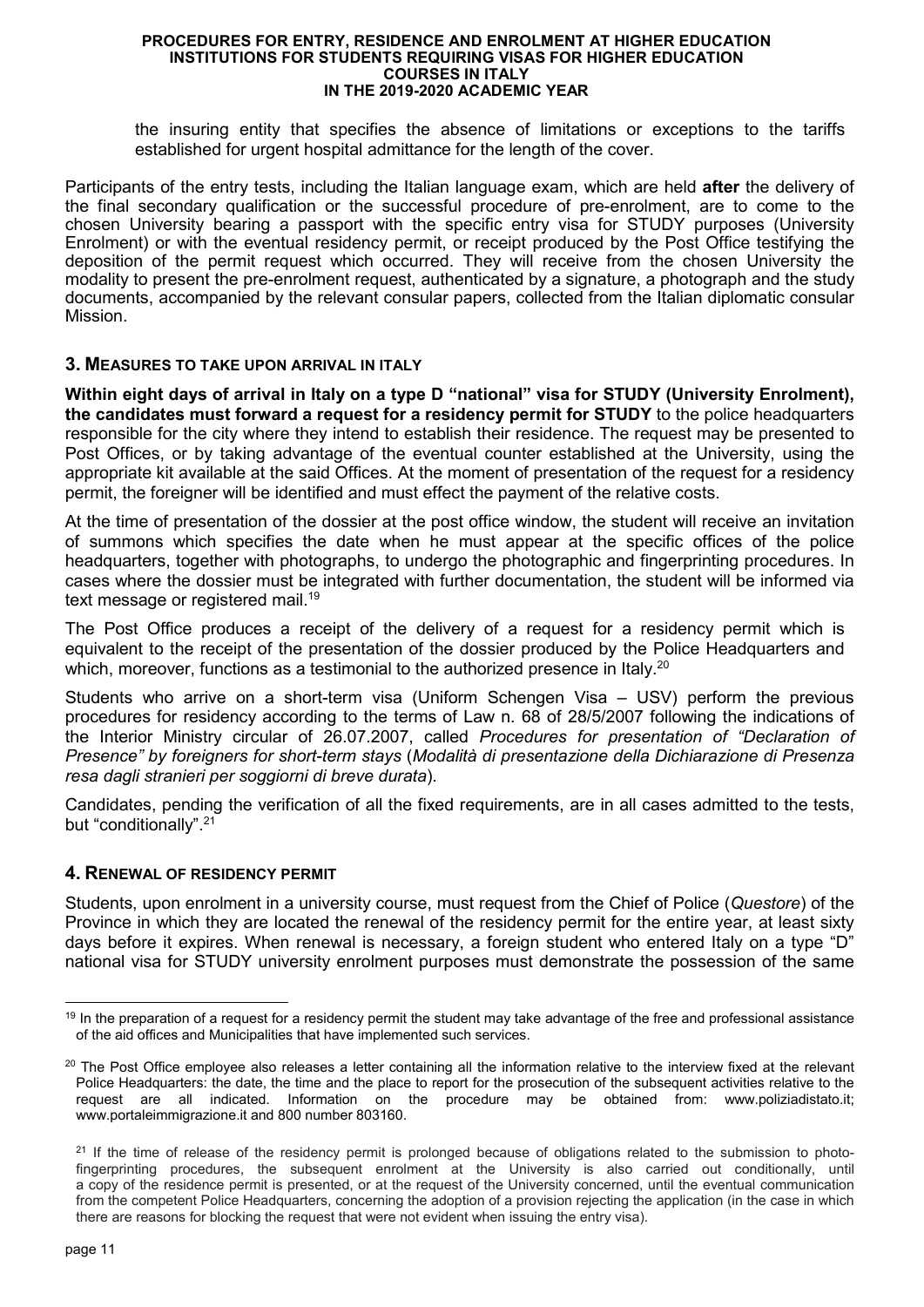financial resources required for entry, not inferior to **€457.99 per month**, equal to **€5,953.87 annually**, the certificate of University registration and all the conditions already required for the issue of the residency permit.

**Residency permits for STUDY purposes (University)** are renewed "...for those students who in the *first year of the course have passed a progress review and in the following years at least two reviews", as determined by the University in terms of credits. Furthermore, "for serious health reasons or force majeur, with the relevant documentation, the residency permit may be renewed even for the student who has only passed a single progress review, subject to the total number of renewals. These may not in any case be issued for more than three years beyond the duration of the study course*".<sup>22</sup>

The renewability of residency permits for study purposes is also contemplated for the continuation of studies with the registration for a degree course different from that which the foreign student entered Italy to study, provided the academic authorities give their approval for such change. $23$ 

<sup>-</sup><sup>22</sup> Art. 46, comma 4 of Presidential Decree n. 394 of 31 August, 1999.

 $23$  According to Art. 1, comma 1, lett. B) of Legislative Decree n. 154 of 10 August, 2007. In this regard, clarifying that the opportunity to transfer to a study course different from that for which the visa was issued is allowed only for university courses, with the exclusion therefore of transfers to private courses, the relative applied rules have been outlined in Interior Ministry circular n. 400/C/2008/899/P/12.214.27BI dated 21 February, 2008.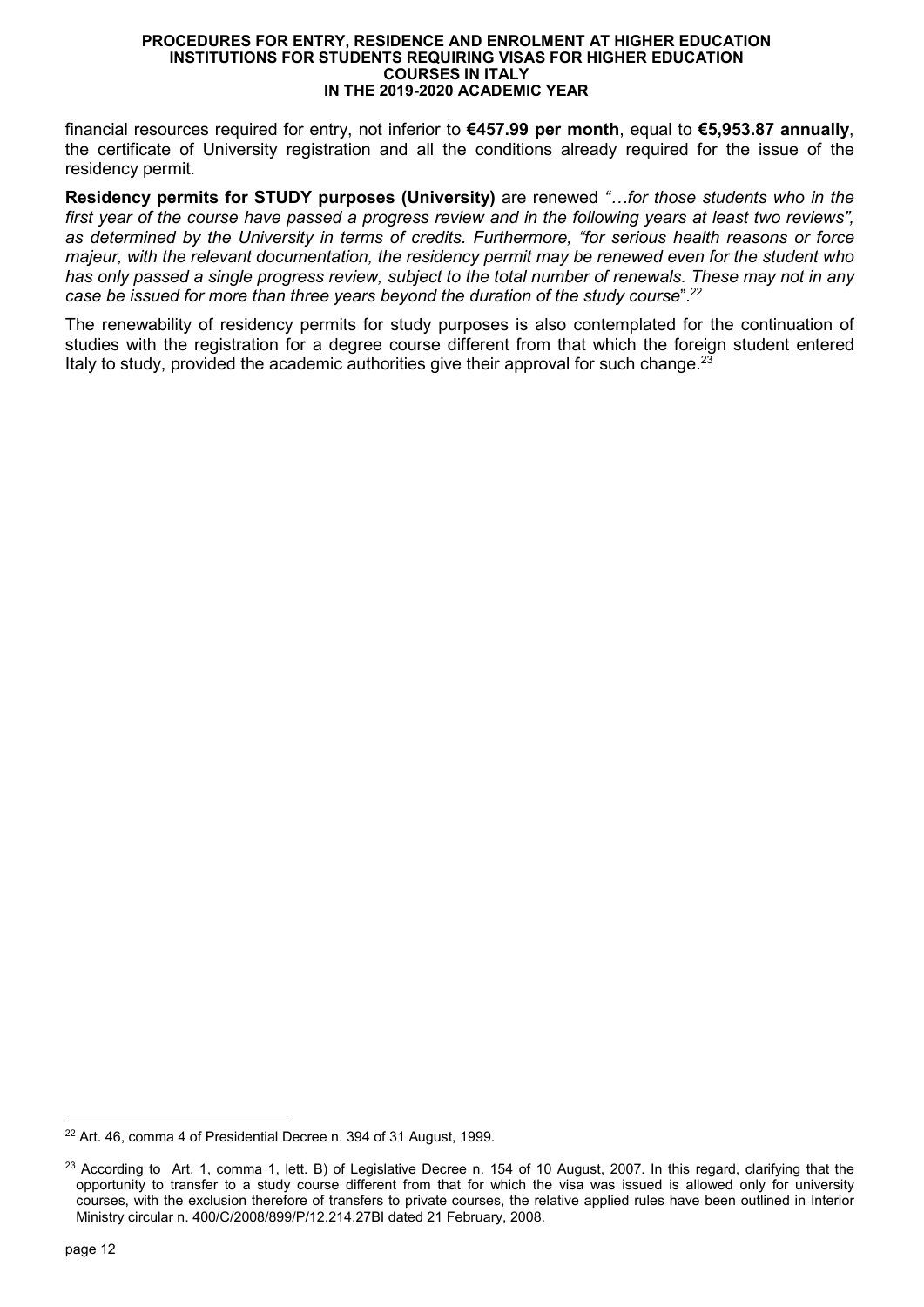# **PART V – COURSES WITH ADMISSION QUOTAS**

# **1. ENTRY TESTS**

It is mandatory to sit an entry test to accede to national fixed quota university courses:

- *Laurea* degree and *Laurea Magistrale* degree courses directly structured for the qualification of Architect;
- *Laurea Magistrale* degree course in Medicine and Surgery;
- *Laurea Magistrale* degree course in Odontoiatrics and Dental Prostheses;
- *Laurea Magistrale* degree course in Veterinary Medicine;
- *Laurea* degree and *Laurea Magistrale* degree courses in Healthcare Professions;
- *Laurea Magistrale* degree course in Primary Education Sciences.

Admission exams are equally **mandatory** for courses identified by the Universities, following the norms in place, the dates of sitting of which are fixed by the calls issued and posted in the registers of the individual Universities.<sup>24</sup> Following upon the admission tests for fixed quota courses or for other eventual tests autonomously organised by the individual Universities, **each University defines and publishes a merit ranking according to the rules established for the respective call relative to the quota reserved for the year in question.** 

## **2. PLACES LEFT AVAILABLE IN THE CASE OF INDIVIDUAL QUOTAS**

Students who do not classify in the ranking for admission with respect to the number of places reserved for them may, within the deadlines fixed in the timetables and after the publication of the places still available, present a single request for:

- a) admission to another university course in the same institution;
- b) redeployment, for the same university course or another, to an alternative institution.

The requests outlined in b) must be presented by the candidates to the Rector of the chosen University, as well as to the Rector of the University where the admission exam was sat. Those candidates who do not pass the tests or who do not gain admission either to another university course or a redeployment to another institution, **must leave Italy within and no later than the expiration of the visa or of the study residency permit**, unless they have another residency document which allows them to legally stay beyond that date.

<sup>-</sup> $24$  According to the decision taken by the Council of State, Plenary Session n. 1/2015, passing an admission test for degree and master's degree courses in the healthcare area established by Art. 4, comma 1, of Law n. 264 of 2 August, 1999, is not mandatory for students who arrive from foreign universities and request a transfer to years subsequent to the first year of the aforementioned courses. The transfer clearance is in any case subordinate to the respect of the unavoidable limit of the number of available places fixed by the chosen university for each year at the time of annual planning, and to the verification of the educational path completed by the student: to this end, the Universities analytically specify in their calls both the criteria for the recognition of the acquired credits at the foreign University and for the evaluation of the comparability, and the number of available places for a transfer into each year subsequent to the first. Each University may equally determine, as allowed for within its own autonomy, the possibility of organising further evaluative admission tests for students who request a transfer into years subsequent to the first, with a view to verifying the knowledge, competences and ability, in accordance with the principles of the Lisbon Convention.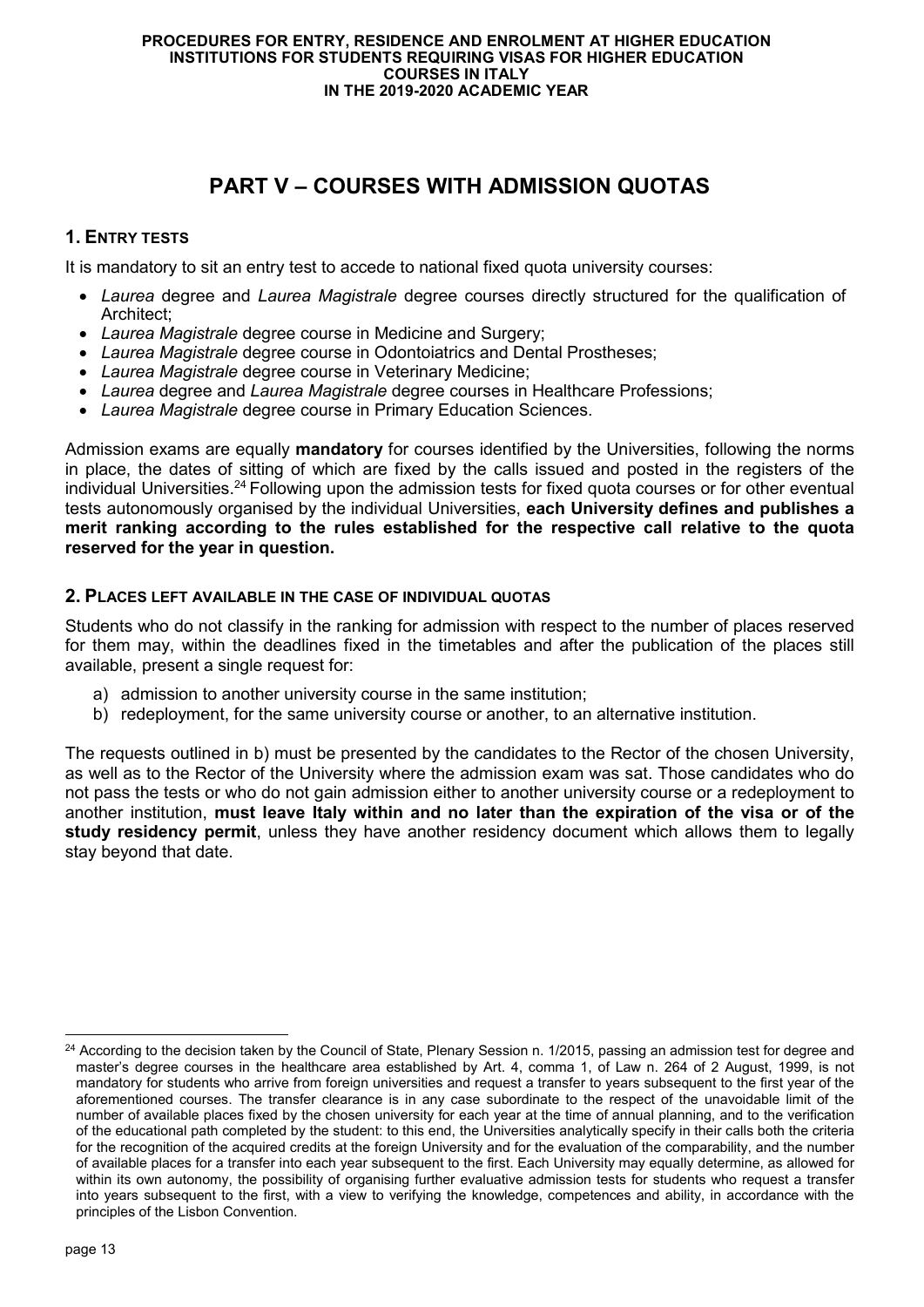# **PART VI - ENROLMENT**

### **1. GENERAL INFORMATION**

Information relative to enrolment must be sourced at each university. Should the foreign student not be in possession of the required residency permit also during the phase of enrolment, or in general not in possession of all the established requisites, **the registration for the requested** *Laurea* **degree or**  *Laurea Magistrale* **degree course is conditionally accepted until the month of June of the year following that of the presentation of the request.** In such circumstances, upon a request from the University in question, within and no later than said month of June, the Police Headquarters (*Questura*) will send a communication testifying to the actual issue of the residency permit, unless there is the eventual decision to reject the request.

**The higher education institutions** in order to proceed with the enrolment of students, in addition to assessing the suitability of the qualification for the purpose of access to the chosen course, **are responsible for verifying the authenticity of the academic documents presented**, using the methods they consider most adequate to carry out such checks, such as requesting apostilled and legalized documents, contacting the foreign institution directly, using online verification tools, using the services offered by ENIC-NARIC centres, etc. Institutions of higher education are also invited to introduce useful tools in order to facilitate the entry of candidates with foreign qualifications, in line with the provisions of the recent "Recommendation of the Council of the European Union on the promotion of automatic mutual recognition of higher education and higher secondary education and training and the results of study periods abroad", including the use of new technologies, including *blockchain* technology, made available internationally by the ENIC-NARIC centres.

The foreign qualification evaluation necessary for enrolment in Italian higher education study courses lies within the exclusive jurisdiction of higher education institutions, as established by Art. 2 of Law 148/2002. The documentation provided by Italian diplomatic missions does not affect the evaluation decisions of the single higher education institutions as regards foreign qualifications for enrolment in courses. In this regard, it should be remembered that the request for a *Dichiarazione di valore* "...does *not exclude the right and duty of the Administration to perform its own autonomous evaluation even in cases where the relevant diplomatic mission has not provided the documentation requested or has provided generic or insufficient material"*. <sup>25</sup> During the foreign qualification evaluation procedures necessary for enrolment, the documentation needed from the students is determined by the single higher education institutions.

## **2. QUALIFICATIONS HELD BY RECIPIENTS OF INTERNATIONAL PROTECTION**

On the basis of the Lisbon Recognition Convention<sup>26</sup> - ratified in Italy by Law n.148 of 11 July 2002 - and considering Article 26 of Legislative Decree 251/2007, as amended pursuant to Legislative Decree No. 18 of 21 February 2014 (introduction of paragraph 3 bis)<sup>27</sup>, higher education institutions are invited,

<sup>-</sup><sup>25</sup> Cf. State Council sentence n. 4613 of 04/09/07.

<sup>&</sup>lt;sup>26</sup> Article VII of the Convention on the recognition of academic qualifications relating to superior education in the European Union: "... Every Party, in the scope of its own education system and in conformity with its personal constitutional, judicial and *legislative regulations, shall adopt all possible and reasonable measures to elaborate procedures aimed at evaluating fairly and effectively whether refugees, exiles and those persons in conditions similar to those of refugees fulfil the requisites for admittance to higher education, to programmes complementary to higher education or to work activities, even in those cases where the academic qualifications issued by one of the Parties cannot be proven by the relative documents."* 

page 14 <sup>27</sup>*"3-bis: For the recognition of professional qualifications, diplomas, certificates and other titles obtained abroad by holders of refugee or subsidiary protection status, the relevant administrations shall identify appropriate assessment, validation and accreditation systems that allow the recognition of qualifications pursuant to Article 49 of Presidential Decree n. 394 of 31 August 1999, even in the absence of certification by the State in which the qualification was obtained, where the interested party proves that he cannot acquire said certification."*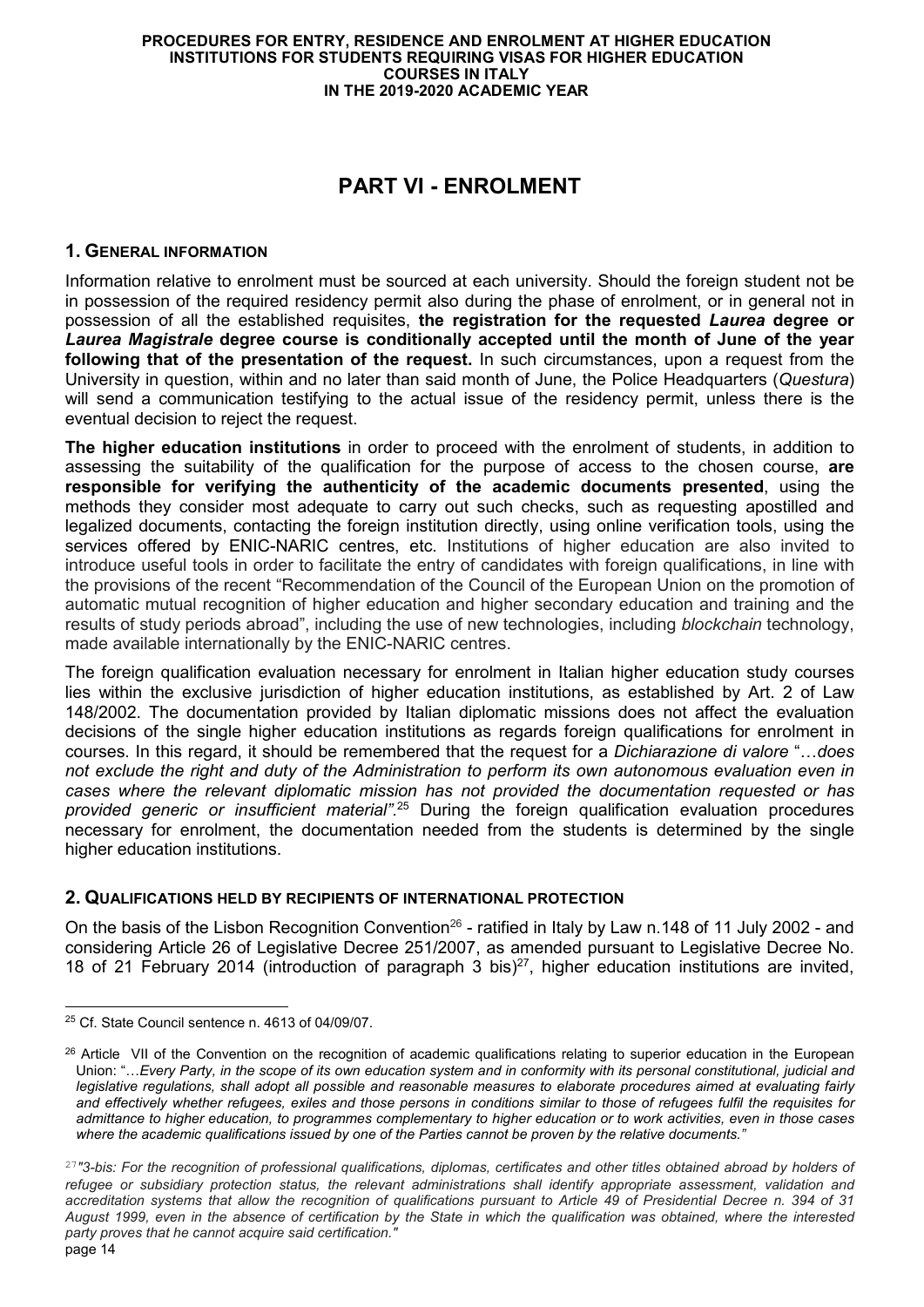taking into account their autonomy and in line with the possibility given by the current legislation to carry out controls "... *of the cycles and periods of study carried out abroad and of foreign qualifications, for access purposes to higher education, the continuation of university studies and the achievement of Italian university degrees*" (Article 2 of Law 148/2002), **to put in place all the necessary efforts in order to prepare internal procedures and mechanisms for evaluating the qualifications of refugees and holders of subsidiary protection**, even in cases where all or part of the relevant documents proving the qualifications are not present.

The higher education institutions, with a view to the recognition of such qualifications and for the implementation of the eventual evaluation procedures, can benefit from the experience of the ENIC-NARIC centres and from established best practices at an international level.

# **PART VII – ENROLMENT IN OTHER STUDY COURSES**

## **1. GENERAL INFORMATION**

Candidates in possession of a foreign academic qualification equivalent in level, type, content and academic rights (access to further courses), to the Italian academic qualification required for access to the chosen course, may request enrolment in courses for *scuole di specializzazione*, *dottorato di ricerca*, *perfezionamento*, *master universitari di primo e secondo livello*, single courses (*corsi singoli*), courses in Italian language and culture at the universities for foreigners of Perugia, Siena and "Dante Alighieri" Reggio Calabria and foundation courses (*corsi propedeutici*). **The registration remains subject to the assessment of the suitability of the degree by the academic bodies** for the sole purpose of enrolment, as well as the passing of the respective entrance exams, where applicable.<sup>28</sup>

**The candidates must present the enrolment request directly to the chosen University, according to the terms and conditions established by each University**. Study qualifications awarded by foreign authorities must be accompanied by documents indicated by the universities in line with the Lisbon Recognition Convention: the student is obliged to produce the documentation requested by the University with a view to evaluating the foreign qualification, with reference to: eventual translations, legalisations, Diploma Supplements, exam certificates*, Dichiarazioni di valore*, ENIC-NARIC centre declarations/statements or other declarations useful for the verification of the elements of the foreign qualification. The candidates must satisfy the requirements of the professional qualification, where requested.

## **2. DOTTORATO DI RICERCA AND MASTER UNIVERSITARI COURSES**

**For enrolment in** *Master universitari* **and** *Dottorati di ricerca* **courses the dispositions necessary for enrolment in** *Laurea* **and** *Laurea Magistrale a ciclo unico* **(single-cycle) degree courses are not applied**, considering that the entry procedures for the aforementioned courses do not follow a calendar drawn up according to general instructions.

**Candidates in possession of a foreign academic qualification equivalent in terms of level, type, content and academic rights (access to further courses) to the equivalent Italian academic qualification necessary to access the chosen course may request enrolment**. The candidates present a request to attend a *Dottorato di ricerca* or *Master universitario* course together with a copy of the academic qualification directly to the University following the procedures and inside the terms specified in the announcement of the relative institutions. This procedure must also be applied in the case of *Masters* organised by Universities in collaboration with public or private institutions. Upon enrolling at the University, the candidates present the academic qualification, attached to the

<sup>&</sup>lt;sup>28</sup> For access to the various post-graduate education courses, the residency permit for purposes of STUDY may be renewed, as mandated by the contents of Presidential Decree n. 394/1999, last part of comma 4 of Article 46, issued for attendance of single courses, as long as the same are necessary for attendance of the post-graduate courses (such necessity must be certified by the chosen University).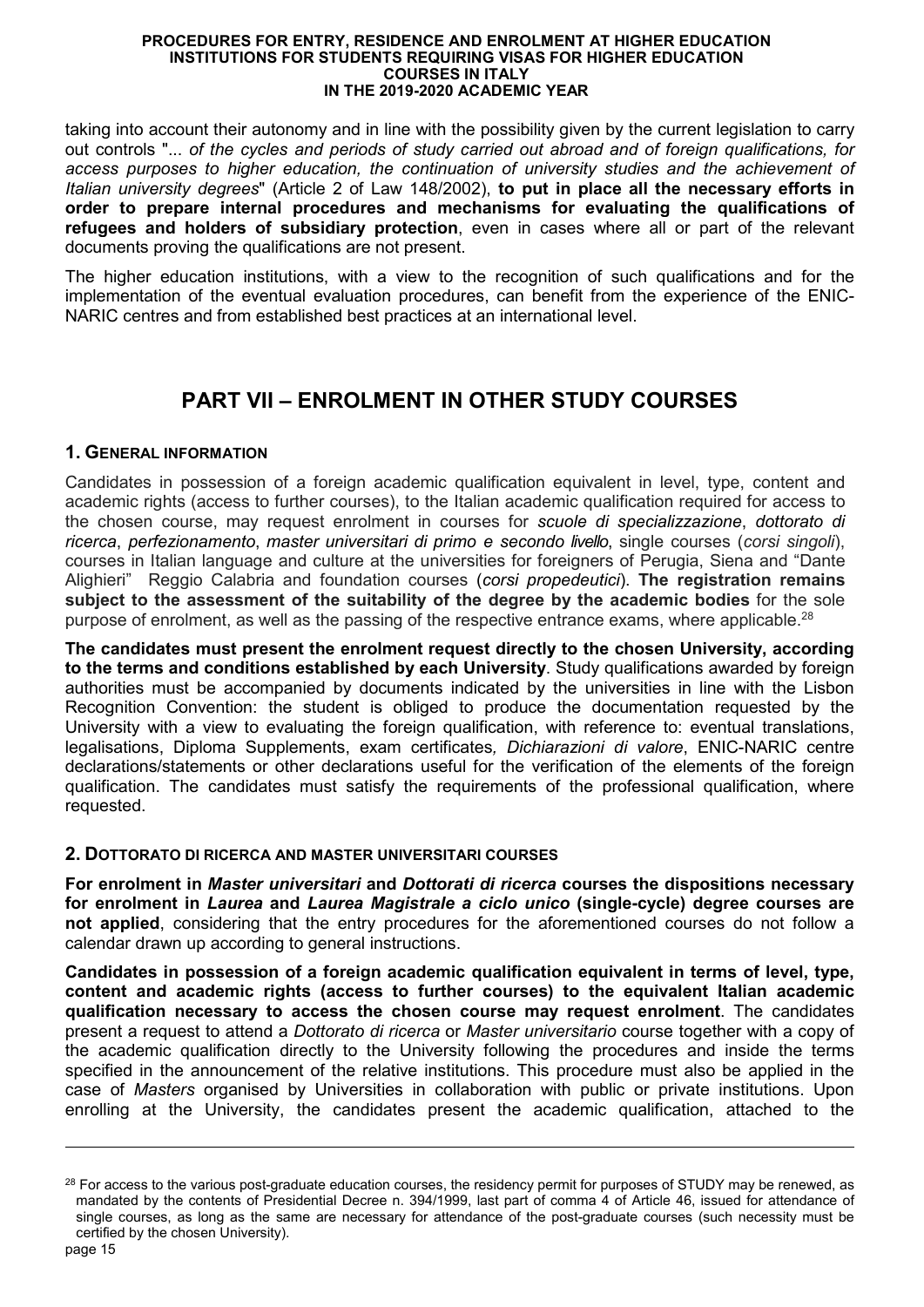documentation required for enrolment.

Following confirmation of acceptance by the University, candidates request the Mission to issue an entry visa for study purposes, with validity related to the duration of the course, or a short-term entry visa. Where no admission tests are contemplated, or such tests do not require a physical presence in Italy, the diplomatic-consular **Missions** are responsible for issuing the relative visa, taking into account the limited time often available before the start of these courses. When the candidate is required to take part in admission tests, **the Missions** grant a short-term entry visa (Uniform Schengen Visa - VSU). In the event of a favourable outcome of the admission test, the Mission will issue the candidate, once he has returned to his country, a new entry visa for STUDY, in line with the start and duration of the course.<sup>29</sup>

**The Universities** who receive an admission request for such courses communicate the acceptance of the student and the results of the admission test, where relevant, to the Missions with jurisdiction. For these courses, as well, the evaluation of entry qualifications is the exclusive responsibility of the academic Governance.

## **3. SINGLE COURSES AND INTERNSHIPS**

**Students or foreign citizens applying for a visa**, who intend to attend one or more single courses (*corsi singoli*) or internships (*stage*) in Italy, can register, within the deadlines set by each single University, by presenting the documentation requested by the single Italian University. **The Universities** communicate the names of the visa applicants for these types of courses to the Italian Diplomatic Missions, indicating the positive academic evaluation of the candidate.<sup>30</sup>

**The foreign candidate may not obtain the renewal of an entry visa** in order to further his/her studies by attending another single course, distinct from the one that allowed the student to enter Italy, the renewability of an entry visa for study purposes is allowed for the furtherance of studies through enrolment in a "*Laurea* course"<sup>31</sup> which is pertinent or consequent to the finished single course. Such pertinence must be certified by the University in question.

## **4. ITALIAN LANGUAGE AND CULTURE COURSES**

**Non-European Community foreign citizens residing abroad** who are regularly enrolled in courses of Italian language and culture organised by the Universities for Foreigners in Perugia, in Siena and in Reggio Calabria - "Dante Alighieri" are eligible for the issue of study visas with validity in line with the length of the courses in question. For the release of the entry visas relative to the aforementioned courses, the general dispositions of the Schengen legislation and the national law regarding immigration are applied, in particular as concerns the evaluation of migratory risk.

# **5. FOUNDATION COURSES**

Based on the principles established by Art. 6, comma 1 of Ministerial Decree 270/2004 for the university sector and by Art. 7, comma 2 of Presidential Decree 212/2005 for the AFAM sector, higher education institutions can organise foundation educational activities for access to *Laurea* study courses, proposing foundation courses (*corsi propedeutici*), even for less than one year, to bolster the requisites for admission requested for enrolment in Italian higher education courses, in line with the contents of Attachment 1.

As regards enrolment to said courses, the same procedures are applied as for enrolment in *Master universitari*. The higher education institutions shall communicate to the respective diplomatic-consular Missions all information regarding the length and the nature of the course in question.

<sup>-</sup> $29$  For short stays the general dispositions contained in the Schengen legislation which discipline the issue of short-stay visas (uniform Schengen visa VSU) are applied, whether the visa is requested for study or tourism.

<sup>&</sup>lt;sup>30</sup> For the release of the entry visas relative to the aforementioned courses, the general dispositions of the Schengen legislation and the national law regarding immigration are applied, in particular as concerns the evaluation of migratory risk.

<sup>31</sup> In accordance with 2004 EC Directive 114, concerning Art. 39 of 1998 Legislative Decree n. 268.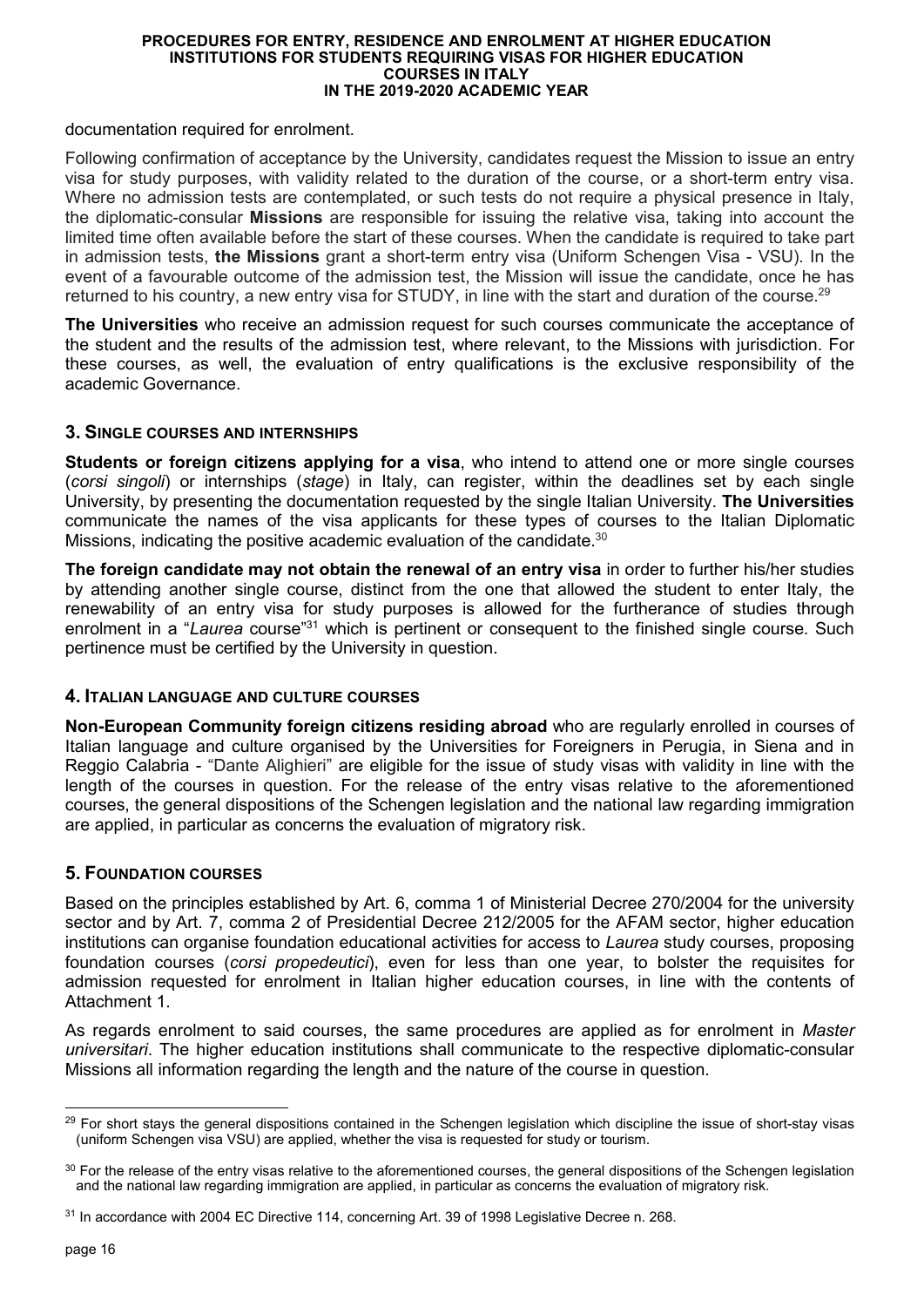# **6. HIGHER TECHNICAL INSTITUTES (ITS)**

**For enrolment in Post-Secondary Technical Specialization courses organized by Higher Technical Institutes (ITS)** by visa applicants, the same procedures as for enrolment in Degree courses apply, except for the scheduling of university pre-enrolment procedures and participation in the quota.

Candidates present the application for participation in a Post-Secondary Technical Specialization course directly to Higher Technical Institutes following the procedures and within the established deadlines of the relative institutions. At the time of enrolment, candidates present their qualifications, duly accompanied by the following documents<sup>32</sup>:

- a) original (or certified copy) of final secondary school diploma awarded after at least 12 years of schooling, or a replacement certificate valid for all legal purposes; the final qualification can be accompanied, alternatively and at the discretion of the institution, by a certification issued by ENIC-NARIC centres, by certificates of official foreign bodies or by a *Dichiarazione di valore*;
- b) certificate certifying that the academic eligibility test required for access to similar institutions in the country of origin has been passed, considering this necessity only in cases where the foreign system provides for an entry test for institutions comparable to ITSs;
- c) eventual Italian translations of the documents indicated in points a) and b);
- d) eventual supplementary documentation requested by the Institution, including pertinent documentation to verify the authenticity of the foreign qualification.

Following confirmation of acceptance by the Institution, candidates request the Mission to issue an entry visa for study purposes, with validity related to the duration of the course, or a short-term entry visa. The diplomatic-consular **Missions** issue the relative visa, taking into account the frequently short timeframes before the start of these courses.

**The Institutes** that receive the request for admission to these courses communicate the student's acceptance to the relevant Missions. For these courses, as well, the evaluation of qualifications for admission is the exclusive competence of the Institutes.

The Higher Technical Institutes will communicate to the respective diplomatic-consular Missions all information relating to the duration and nature of the course in question.

Where admission tests are not contemplated, or if these tests do not require physical presence in Italy, the diplomatic-consular **Missions** will issue the relative visa, taking into account the frequently short time-frames before the start of such courses. Where the candidate must physically take part in admission tests, the **Missions** grant a short-term entry visa (Uniform Schengen Visa - VSU). In the event of a favourable outcome of the admission test, the Mission will issue a new entry visa for STUDY, once the student has returned to his own country, in line with the start and duration of the course.

As far as proficiency in the Italian language is concerned, the same dispositions as for the university sector apply.

<sup>32</sup>The final secondary school qualification obtained abroad and awarded after no less than 12 years of schooling may also be of a different nature than that required for entry to university institutions, bearing in mind that in many foreign systems there are final qualifications of upper secondary school with a vocational orientation which, while not allowing access to academic studies, allow access to technical courses comparable to those offered by ITSs.